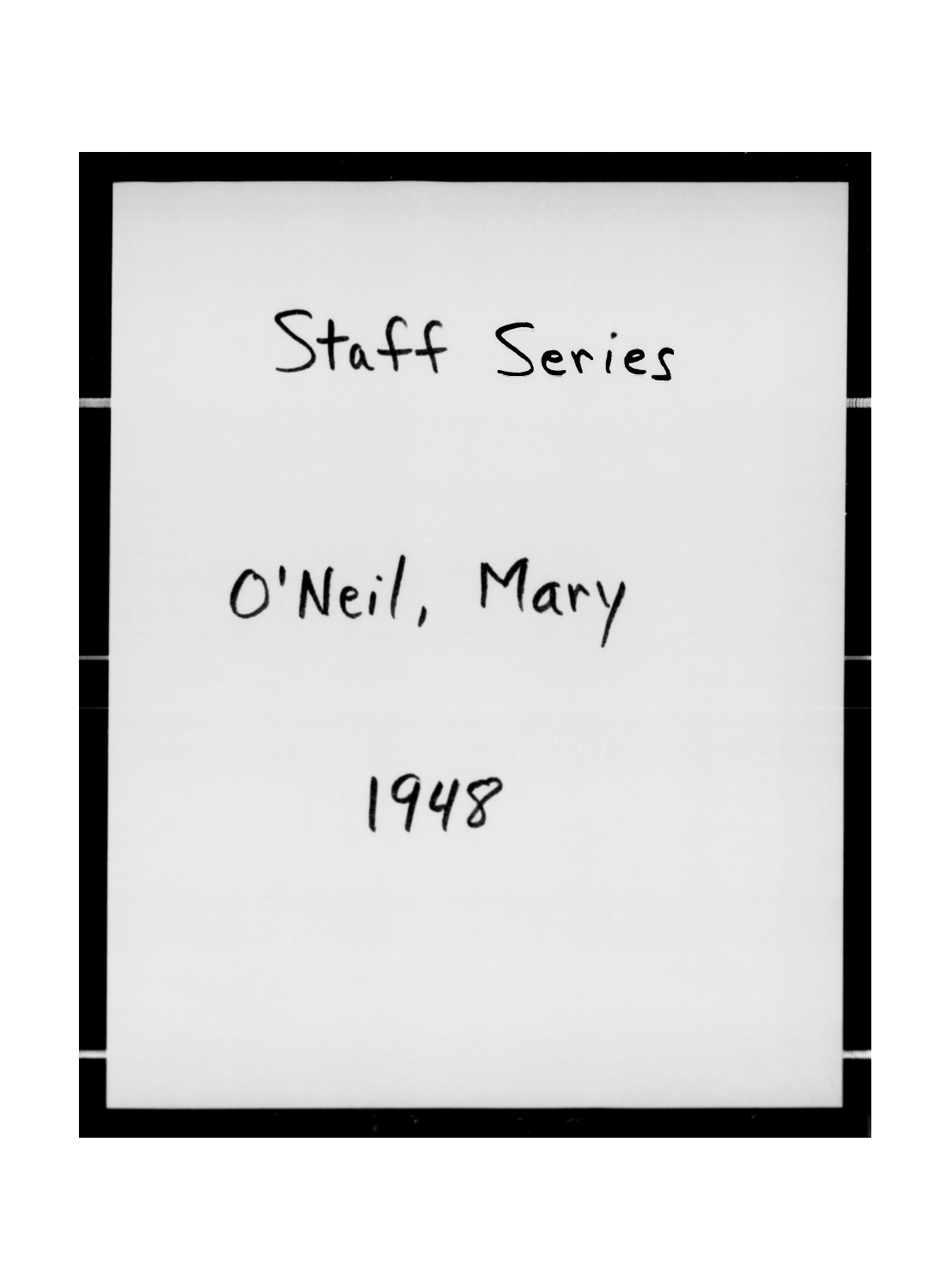Springfield Illinois June I3th. 1948.

non. Daniel J. Tobin General President International Wretherhood Of Teamsters 222 E. Michigan Street Indianapolis L. Indiana

Dear Dan:

I am not gloating, or wanting to injure 'ou, or even to hurt your feelings, I think that you are not only an Honest man but, One of the most able men there is in the labor movement in the World. At the Same time Dan, as you said in your last letter, even you ] can make mistakes, and that one which brought in the low Standard Cheap labor from Sicily, to the Coalmines of the U.S. was a terrible mistake, which from the Enclosure has become a "ommonplace act now. everywhere in our Country, at nearly all times. Being committed as a ma tter of Course, in every Country, By every ody.

I still think that if that act that was committed by the Coal operators, and their Stooges, under authorisation of A president of the U.S. In violation of the finnigration Laws, With f maunity Peing Suarranteed from Punishment, for any Criminal Act committed in pursuance thereof, Including Murder. 26 at least being murdered in <sup>1</sup>llinois, 42 in one Small "istrict in West Virginia, and many others in many other territories in the ". S. And "housands being beat n up all over the Coal districts in our Nation , that that would bring a stop to that sort of thing being done immeetiately and for ever. I wish that it could be done, not only for the Coalmhers sake, he is the one that will benifit most, but it will benifit all laboring men, and at least indirectly the whold "sbor movement, and every Decendent of Labor in our wountsy. Sincerely,

ohn H. Walker

Room #4. The Annex Laland Motel Suringfield Illnois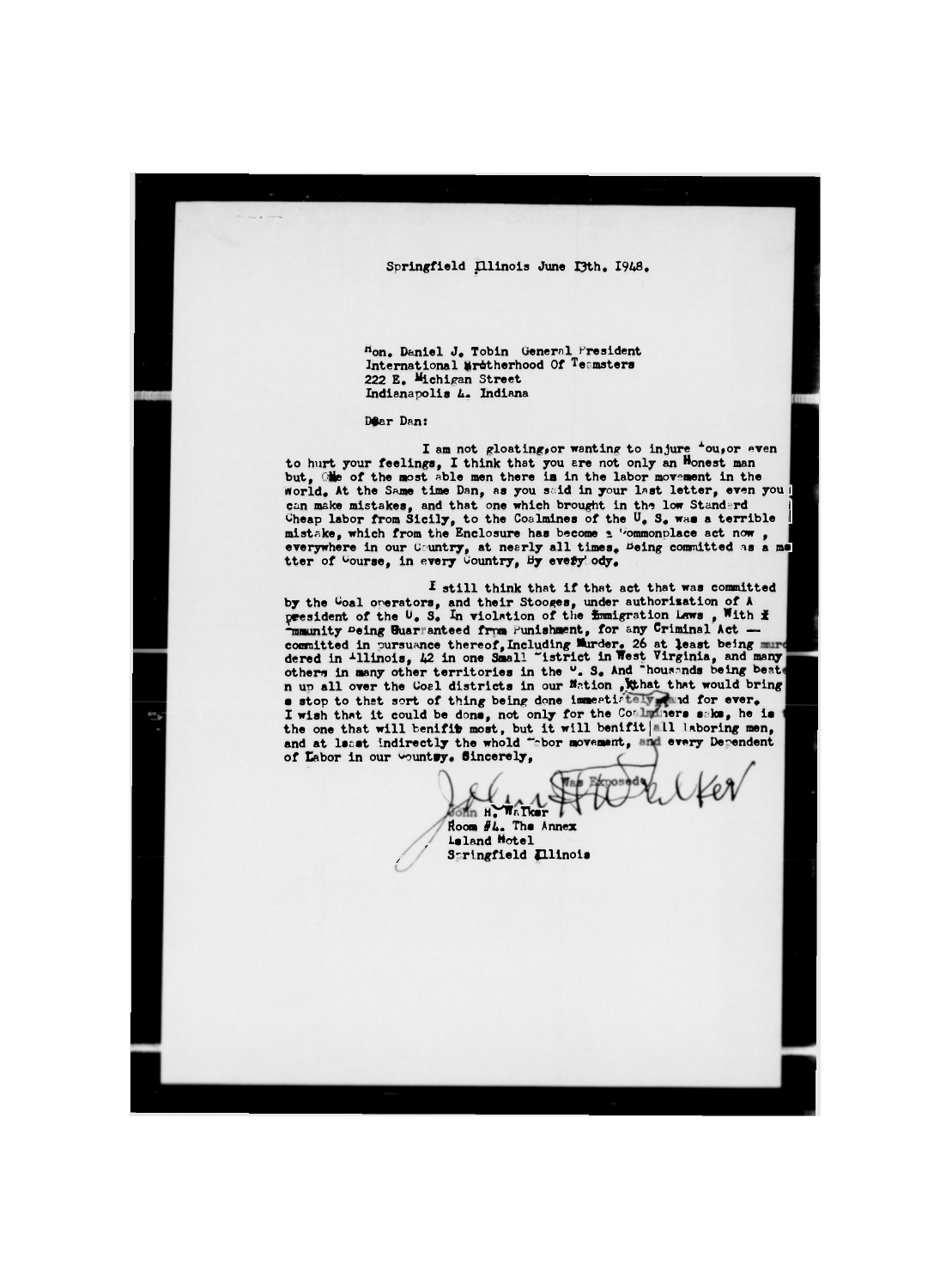#835. Millw^ukee Street. Denver 6. Colorado.

Sp. m. 1948? Aug. 2

Hon. Daniel J. Tobin. General President Teamsters International Union 222 E Michigan Street Indianapolis 4. Ind.

Dear Dan:

As a result of my &ife dying the 17th of March, and my having to seek other places of residence, my  $\mathbb{R}$  il did not get to me $\mathcal{A}$ o I did not get the two last issues of your -Official Magazine until remently. Your doubts of the truthful ness of Drew Pearsons Story, re the Rail injunction, reminds me of another case of the same kind, a long time ago. "ltho you may remember it.

It concerned A building Tradea Agreement, made in one of the preat Cities with which you are familiar, \*he Agreement we made during a "epression, when the "oncessions of the "ontractors were few and very infinetesminl, Some of the Delegates to the joint conferende were afraid of the effects of making auch an agreement, That it might react on them unfavorably, So they favored it all being referred to Arbritration, one of the Delegates knew that an intelligett Arbritrator, who was also honest, would not be able th give them anything, and that the agreement which they fould get from the Contractors, would be better then anything which they could get from the Arbritr:tor,so for the good of the membership, he insisted on making the agreement with the "ontractors, all of the others refused to agree with him, and insisted on referring it to the arbritrator, he finally, rather than hold up the making of the agreement, agreed to sign the contract  $\triangle$  but he warned them that he never bro ke an agreement which he was a **Tarty** to in his life, and that if **the**  agreement was made, and the sward of the arbritrator, went against them, that he would live up to it, and demand that they would alao.

That agreement was made, every delegate signed it. but when  $\bullet$ ward was made, everyone of them, but this one delegate, ( Whom You know well)regused to live  $\mu$ m to it, Mike insisted on the arre-ment being ing lived up too.The men Cape out on Strike,after about six "eeke, those delegatee who refused to honor their own <sup>3</sup>igned Contract, got Old San to come out there to make a Speech, to Bolster up the Strike "am called me on the Phone from Chicago, to please come un there to<br>him agreed. I went up there, he told me of the situation. " told him<sub>e</sub> agreed , I went up there, he told me of the situation, him to get the facts, that then we eculd more intelligently decide what to do, <sup>n</sup>e sent an Orgenizer, at my **ouggeation** over to the Sec'y of the "uilding \*rades union, to get the original cory of the Agree ent, which was signed by all of them, the organizer came back and said that there was no such agreement, I called the secretary's office and told him what the Organiser hed reported to pres. Compare He told me that that wee a lie, thet he had given him the agreement which was signed by all of the Delegates and officere, and requested that Sem Talk to him, then Emmet admitted th t Frenchy Aadre and twe others bad taken the Agreement from htm, and thre^t\*-ned his life if he did not revort as he did.